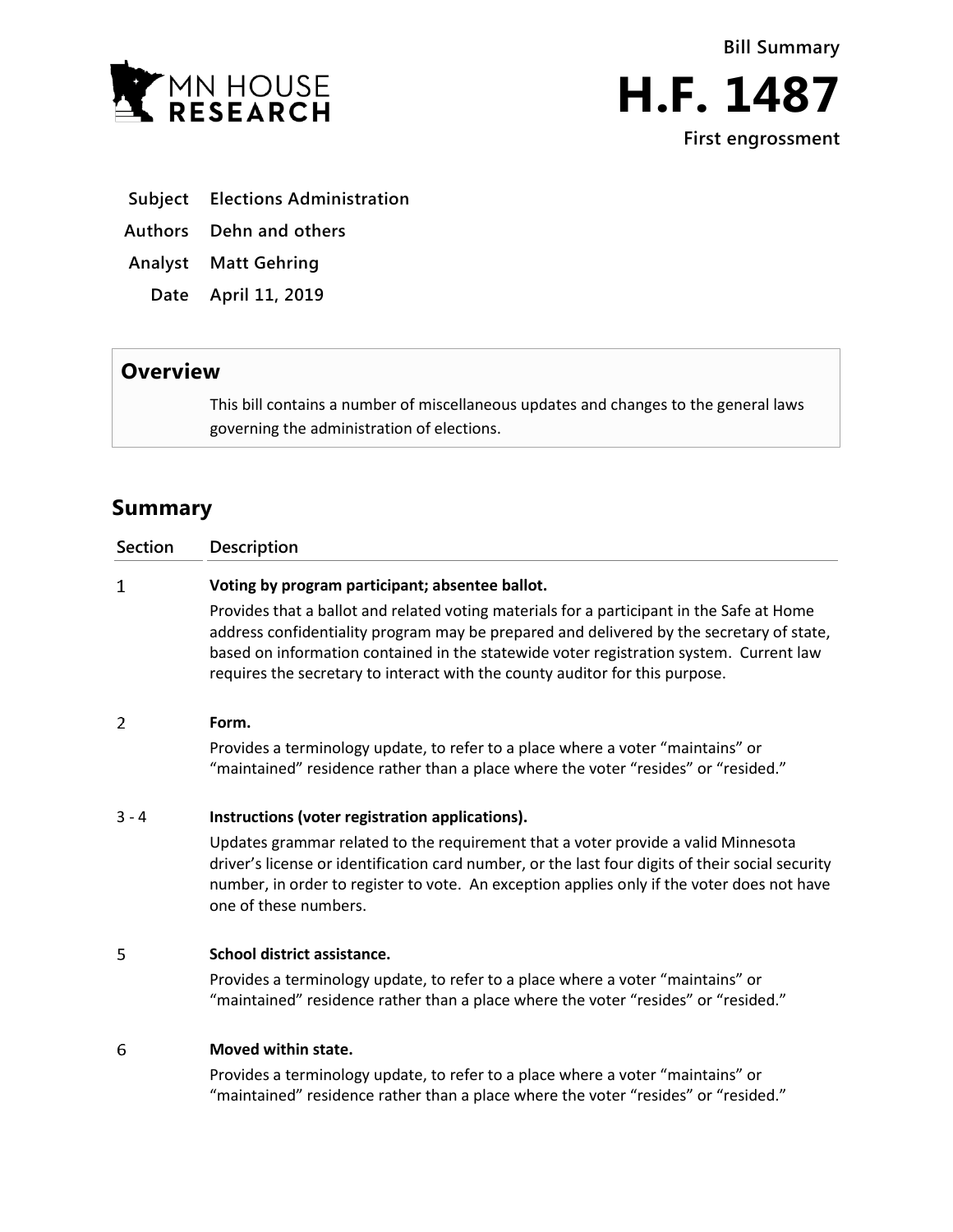#### $\overline{7}$ **Postelection sampling.**

Establishes a deadline for county auditors to report information on undeliverable postal verification card data to the secretary of state. These data must be reported no later than February 15 of each odd-numbered year, and cover the previous state general election. A report by the secretary of state on these data is currently due to the legislature by March 1 of each odd-numbered year. The legislative reporting structure is unchanged.

#### 8 **Use of change of address system.**

Provides a terminology update, to refer to a place where a voter "maintains" or "maintained" residence rather than a place where the voter "resides" or "resided."

#### 9 **Forms.**

Provides a terminology update, to refer to a place where a voter "maintains" or "maintained" residence rather than a place where the voter "resides" or "resided."

#### 10 **Technology requirements.**

Provides a terminology update, to refer to a place where a voter "maintains" or "maintained" residence rather than a place where the voter "resides" or "resided."

#### **Eligible voters.** 11

Provides a terminology update, to refer to a place where a voter "maintains" or "maintained" residence rather than a place where the voter "resides" or "resided."

#### 12 **Application procedures.**

Conforms access to the list of persons applying for an absentee ballot to reflect the procedures for accessing the public voter registration list, including an authorization for a voter's information to be withheld for safety reasons.

# 13 - 14 **Location; timing (absentee ballot polling locations).**

Reorganizes language related to the designation of in-person absentee ballot polling places. The requirements for these designations remain unchanged.

#### 15 **Names of persons; rejected absentee ballots.**

Conforms access to the list of persons whose absentee ballot has not been accepted to reflect the procedures for accessing the public voter registration list, including an authorization for a voter's information to be withheld for safety reasons.

#### 16 **Opening of envelopes.**

Provides that an absentee ballot envelope must be spoiled and returned to a voter if it contains more than one ballot that has been marked with votes. Under current law, the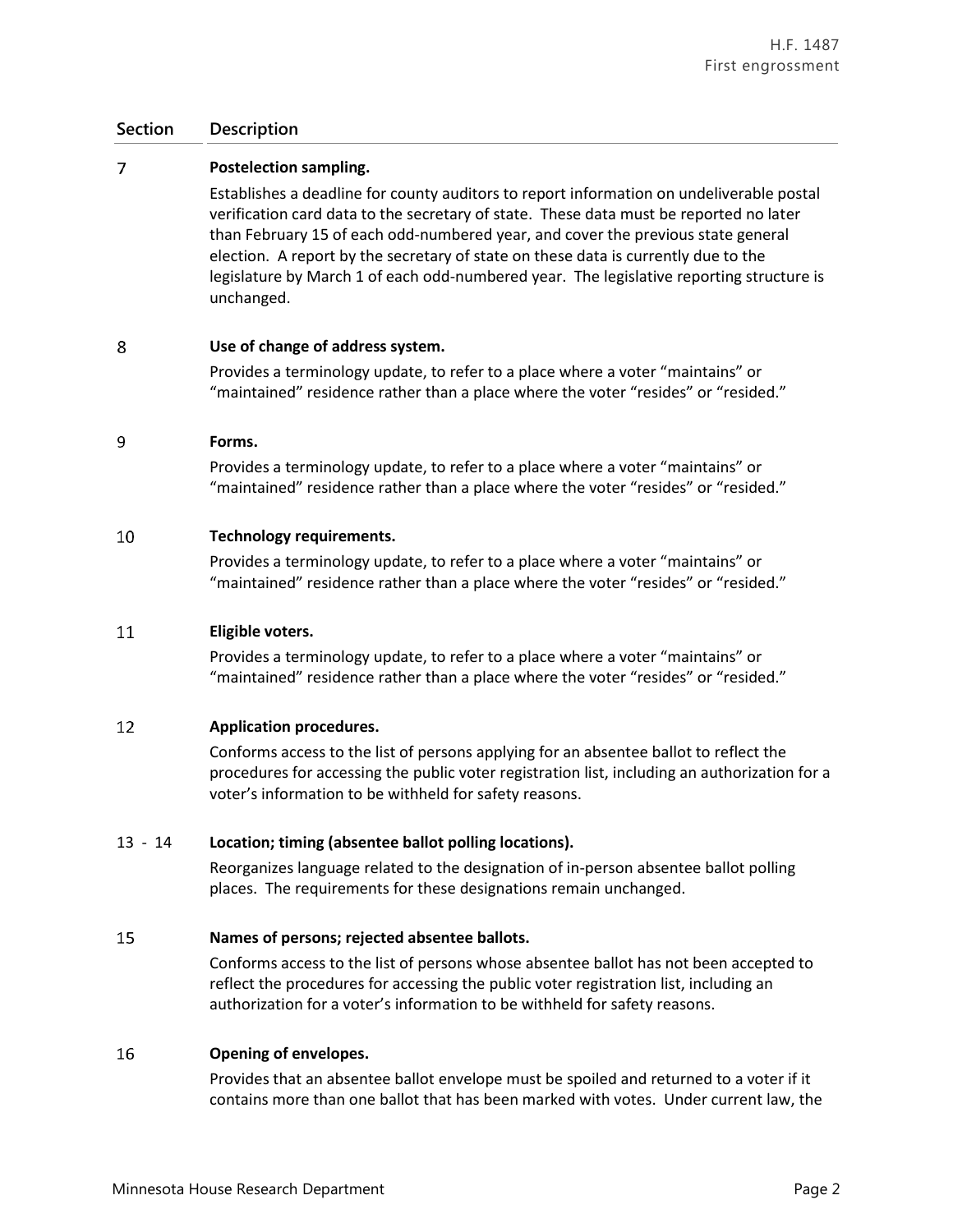envelope must be returned to a voter if it includes more than one ballot, regardless of whether the ballots have actually been marked with votes.

#### 17 **Indefinite residence outside United States.**

Provides a terminology update, to refer to a place where a voter "maintains" or "maintained" residence rather than a place where the voter "resides" or "resided."

#### 18 **Check of voter eligibility; proper execution of certificate.**

For Uniformed and Overseas Citizens Absentee Voters (UOCAVA), requires that the voter's address (in addition to their name) appears in substantially the same form as their ballot return envelope as it does in the application records provided by the voter to the county auditor.

#### 19 **State and local offices.**

Provides a terminology update, to refer to a place where a voter "maintains" or "maintained" residence rather than a place where the voter "resides" or "resided."

#### 20 **Candidates in state and county general elections.**

Provides a terminology update, to refer to a place where a voter "maintains" or "maintained" residence rather than a place where the voter "resides" or "resided."

#### 21 **Write-in candidates.**

Authorizes cities to require write-in candidates for city offices to request that their votes be counted, similar to the process required of candidates for county, state, and federal offices. Alternatively, a city may choose only to count write-in candidates if the total number of votes for that candidate is equal to or greater than the total votes for the candidate receiving the fewest votes whose name was printed on the ballot. Additional details for adopting these requirements are included in the bill.

This section also modifies standards for write-in candidates seeking election jointly with another candidate (governor and lieutenant governor, or president and vice president of the United States).

#### 22 **Authority; location.**

Modifies standards for when a local government must adopt an ordinance or resolution designating a polling place for each precinct. Rather than requiring an ordinance or resolution every year, a local government would only be required to adopt an ordinance or resolution if a polling place has changed.

Additional conforming changes are included.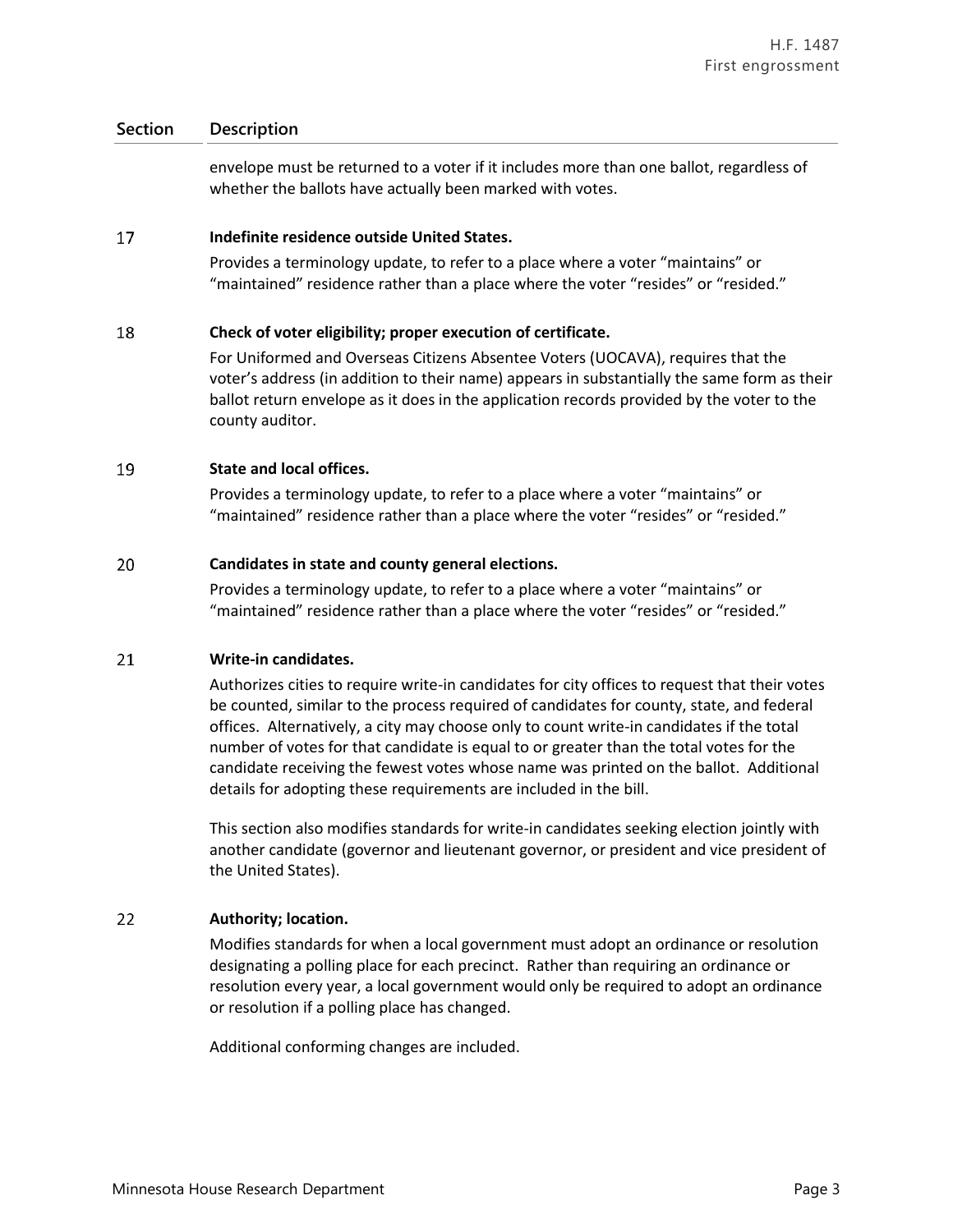#### 23 **High school students.**

Provides a terminology update, to refer to a place where a voter "maintains" or "maintained" residence rather than a place where the voter "resides" or "resided."

#### 24 **Appointing authority; powers and duties.**

Provides a terminology update, to refer to a place where a voter "maintains" or "maintained" residence rather than a place where the voter "resides" or "resided."

#### 25 **Candidates and offices.**

Requires the inclusion of a space for write-in votes on ballots for a special election.

#### 26 **Procedure.**

Provides a terminology update, to refer to a place where a voter "maintains" or "maintained" residence rather than a place where the voter "resides" or "resided."

#### 27 **Mail elections; questions.**

Authorizes a mail election ballot to include both a question and candidates for office, if there are overlapping municipal and school district jurisdictions and one of those jurisdictions has a question on the ballot. Current law prohibits offices from appearing on the ballot at a mail-only special election conducted for the purpose of submitting a ballot question to the voters.

# - 29 **Elections; organized town.**

Requires the town clerk to notify the secretary of state if the town will open its polling places later than 7:00 a.m. for a state primary, special, or general election. The authority to open later under certain conditions is provided in existing law.

#### 30 **Method.**

Authorizes election judges to presume that unopened, prepackaged ballots contain the number of ballots indicated by the package. These counts are used to verify the number of blank ballots remaining in a precinct at the end of an election.

#### 31 **Delivery of returns to county auditors.**

Reduces the number of precinct summary statements that must be delivered to the county auditor from each precinct after an election from two to one.

#### 32 **State canvass.**

Provides an explicit requirement that the State Canvassing Board declare the election of candidates for state and county office after the canvass is complete.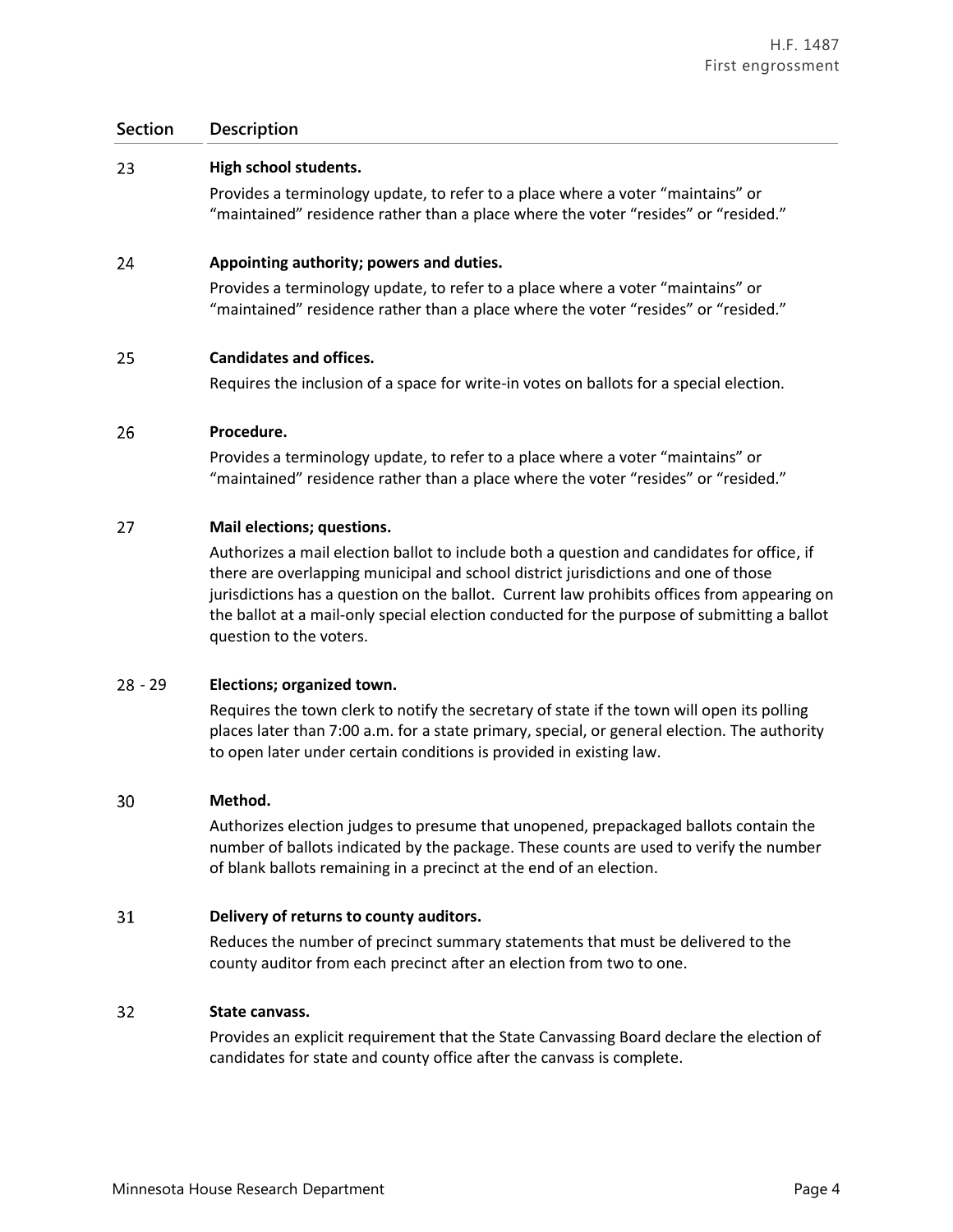# - 34 **Constitutional amendment recount.**

Establishes standards for initiation of an automatic recount of a proposed constitutional amendment if the number of "yes" votes is within one-quarter percent of all other ballots at the election.

#### 35 **Publicly funded recounts.**

Modifies the time period during which a candidate may request a publicly funded recount. The request may not be filed before the canvass of the election results is complete.

#### 36 **State partisan primary ballot; party columns.**

Specifies the order in which offices must appear on the ballot in the event there is a special primary election held on the same day as the regular state primary election.

#### 37 **Order of offices.**

Specifies the order in which offices must appear on the ballot in the event there is a special election held on the same day as the regular state general election.

#### 38 **Canvass; special primary; state canvassing board; contest.**

Provides a deadline for contesting a special primary election for a state legislative office.

#### 39 **Filing by candidates.**

Requires candidates filing for a special election to fill a vacant United States Senate seat to specify the term that the candidate seeks, if both of the state's U.S. Senate seats will be on the same ballot at the election.

#### 40 **United States senator; candidates; designation of term.**

Provides ballot formatting requirements when both of the state's U.S. Senate seats are on the same ballot at an election.

#### 41 **Nominating petitions; cities of the first class.**

Provides a terminology update, to refer to a place where a voter "maintains" or "maintained" residence rather than a place where the voter "resides" or "resided."

#### 42 **School district canvassing board.**

Provides a terminology update, to refer to a place where a voter "maintains" or "maintained" residence rather than a place where the voter "resides" or "resided."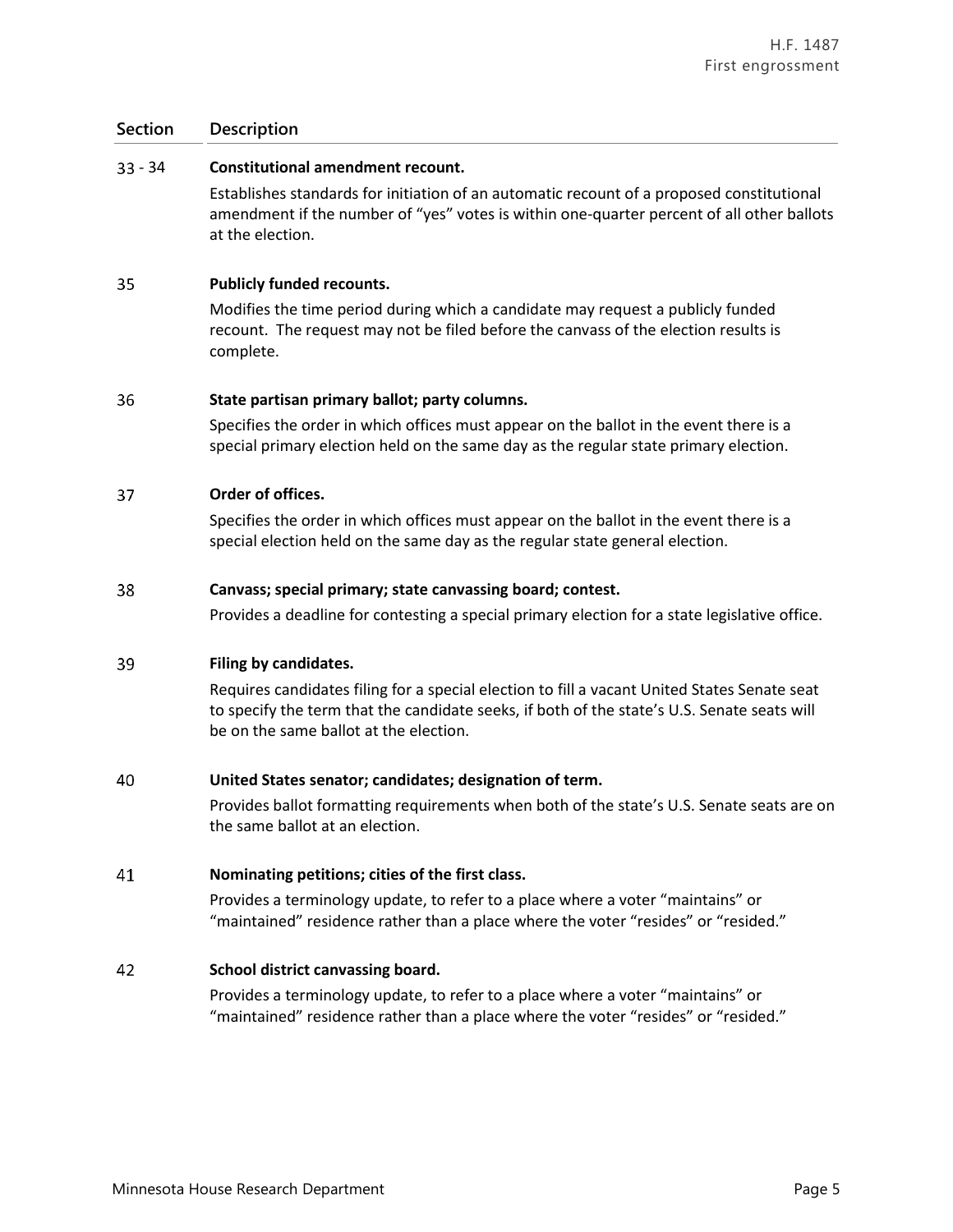#### 43 **Board elections.**

Provides a terminology update, to refer to a place where a voter "maintains" or "maintained" residence rather than a place where the voter "resides" or "resided."

# 44 - 45 **Standard of acceptable performance by voting system.**

Reduces the threshold for conducting additional postelection reviews of a voting system. Under current law, a voting system review is expected to show variation of no more than one-half of one percent compared to a manual count of the offices subject to review. This section would allow for no more than one-quarter of one percent variation before additional reviews would be required.

#### 46 **Ballots.**

Standardizes the ballot title used in elections when both municipal and school district candidates or questions appear on a ballot, regardless of whether the election is conducted in an odd- or even-numbered year.

#### 47 **Conducting presidential nomination primary.**

Clarifies that voters voting under the Safe at Home address confidentiality program procedures must be permitted to cast a ballot using those procedures at the presidential nomination primary.

#### 48 **Example ballots.**

Conforms usage of the term "example ballots" in the context of a presidential nomination primary with the way that term is used for other elections.

#### 49 **Notice filed with court.**

Provides a terminology update, to refer to a place where a voter "maintains" or "maintained" residence rather than a place where the voter "resides" or "resided."

#### 50 **Soliciting near polling places.**

Narrows the prohibition on campaigning near a polling place on election day so that it only applies during voting hours.

#### 51 **Vacancies.**

Provides a terminology update, to refer to a place where a voter "maintains" or "maintained" residence rather than a place where the voter "resides" or "resided."

#### 52 **Requirement, fee.**

Extends an existing requirement that a person elected to a town office take the oath within ten days after receiving a certificate of election or appointment to include those elected at a special election.